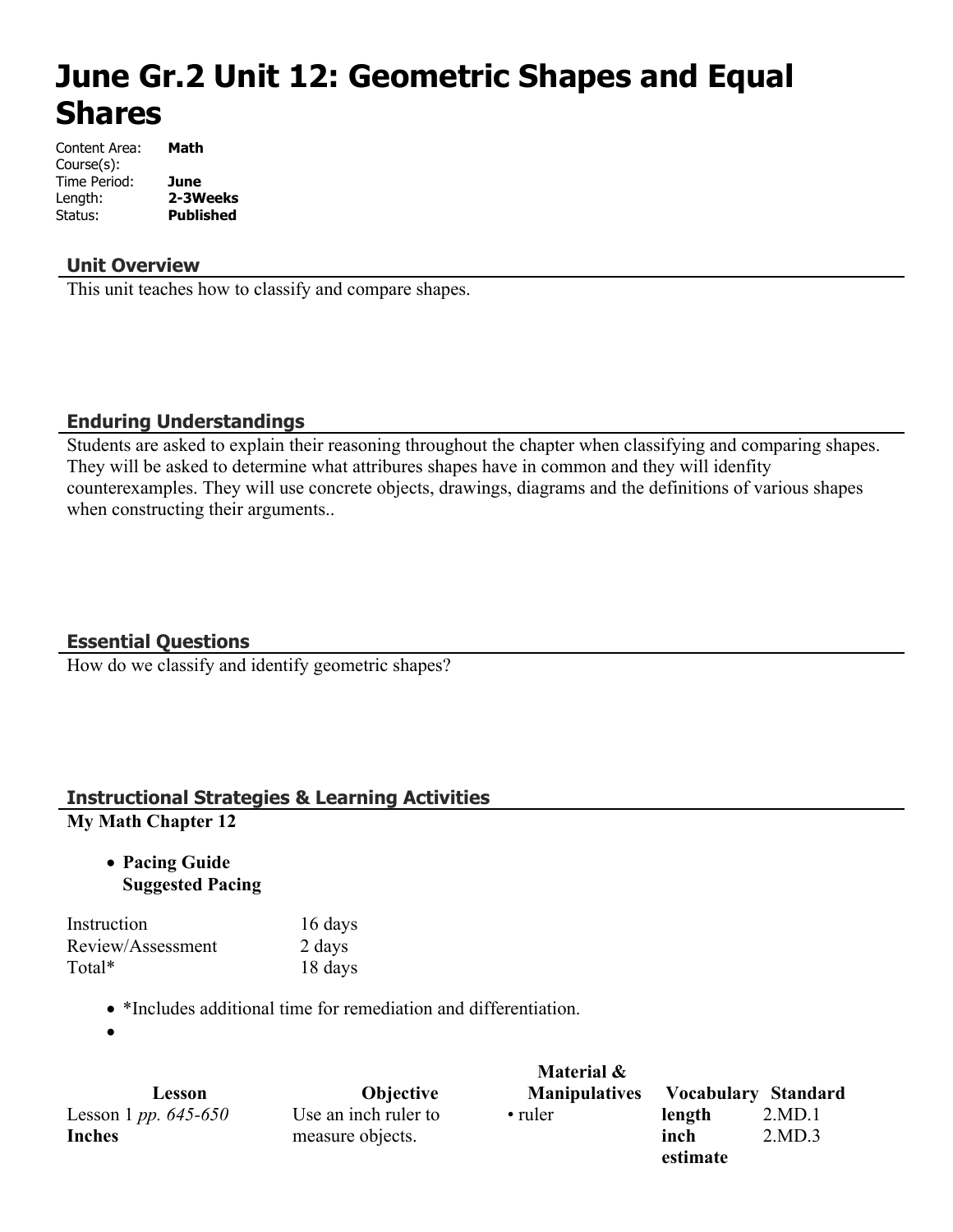|                                                                                   |                                                                                            |                              | measure                      | 2.MD.5                                                         |
|-----------------------------------------------------------------------------------|--------------------------------------------------------------------------------------------|------------------------------|------------------------------|----------------------------------------------------------------|
|                                                                                   |                                                                                            |                              |                              | <b>Major</b><br><b>Cluster</b>                                 |
| Lesson 2 <i>pp.</i> $651 - 656$<br><b>Feet and Yards</b>                          | Measure objects to find the $\cdot$ ruler<br>relationship between inch,<br>foot, and yard. | • yardstick                  | foot<br>yard                 | <b>MP</b><br>1, 2, 3, 4, 5,<br>6<br>2.MD.1<br>2.MD.3<br>2.MD.5 |
|                                                                                   |                                                                                            |                              |                              | <b>Major</b><br><b>Cluster</b>                                 |
| Lesson 3 pp. 657-662<br><b>Select and Use</b>                                     | Choose the appropriate<br>tool and measure length.                                         | • yardstick                  |                              | <b>MP</b><br>1, 2, 3, 5, 6,<br>8<br>2.MD.1<br>2.MD.3           |
| <b>Customary Tools</b>                                                            |                                                                                            | • measuring tape             |                              | Major                                                          |
|                                                                                   |                                                                                            | • crayons                    |                              | <b>Cluster</b>                                                 |
|                                                                                   |                                                                                            | • ruler                      |                              | <b>MP</b><br>3, 4, 5, 6, 8                                     |
| <b>Check My Progress</b><br>Lesson 4 pp. 665-670                                  | Measure to compare                                                                         | • pencils                    |                              | 2.MD.4                                                         |
| <b>Compare Customary</b><br>Lengths                                               | customary lengths.                                                                         | • shoes                      |                              | <b>Major</b><br><b>Cluster</b>                                 |
| Lesson 5 pp. $671-676$                                                            | Use measurement to relate                                                                  | • tape measure               |                              | <b>MP</b><br>1, 2, 3, 4, 6,<br>7, 8<br>2.MD.2                  |
| <b>Relate Inches, Feet,</b><br>and Yards                                          | inches, feet, and yards.                                                                   |                              |                              | <b>Major</b><br><b>Cluster</b>                                 |
| Lesson 6 pp. $677-682$                                                            | Use logical reasoning                                                                      | • yardstick                  |                              | <b>MP</b><br>1, 2, 3, 7, 8<br>2.MD.5                           |
| <b>Problem-Solving</b><br><b>Strategy: Use Logical</b><br><b>Reasoning</b>        | strategy to solve problems.                                                                | • balls of yarn or<br>string |                              | <b>Major</b><br><b>Cluster</b>                                 |
|                                                                                   |                                                                                            |                              |                              | <b>MP</b><br>1, 2, 3, 6                                        |
| <b>Check My Progress</b><br>Lesson 7 pp. 685-690<br><b>Centimeters and Meters</b> | Use a centimeter ruler to<br>measure objects.                                              | • inch rulers                | centimeters 2.MD.1<br>meters | 2.MD.3                                                         |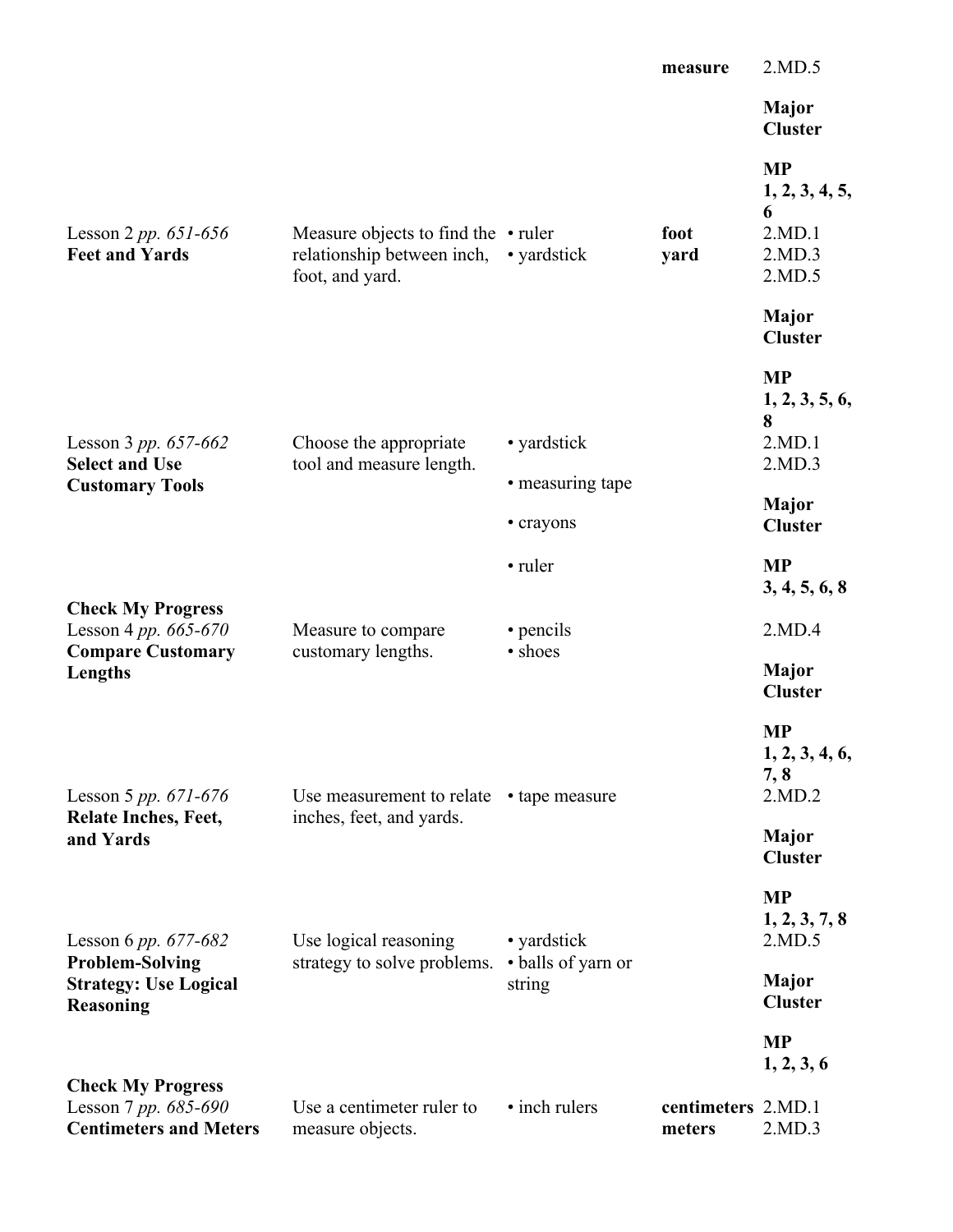|                                                                  | • centimeter rulers                                            | 2.MD.5                                                              |
|------------------------------------------------------------------|----------------------------------------------------------------|---------------------------------------------------------------------|
|                                                                  | • base-ten blocks                                              | <b>Major</b><br><b>Cluster</b>                                      |
| relationship between<br>centimeters and meters.                  | • meterstick                                                   | <b>MP</b><br>1, 2, 4, 6, 8<br>2.MD.1<br>2.MD.3                      |
|                                                                  |                                                                | <b>Major</b><br><b>Cluster</b>                                      |
| Use measurement to<br>compare metric length.                     | • various objects for                                          | <b>MP</b><br>1, 2, 3, 5, 6<br>2.MD.4                                |
|                                                                  |                                                                | <b>Major</b><br><b>Cluster</b>                                      |
| Use measurement to relate<br>centimeters and meters.             | • yardstick<br>· meterstick<br>· centimeter ruler              | <b>MP</b><br>1, 2, 3, 4, 5,<br>8<br>2.MD.2                          |
|                                                                  |                                                                | <b>Major</b><br><b>Cluster</b>                                      |
| Use a number line to<br><b>Measure on a Number Line measure.</b> | · calendar                                                     | <b>MP</b><br>1, 2, 3, 4, 5,<br>8<br>2.MD.6                          |
|                                                                  |                                                                | <b>Major</b><br><b>Cluster</b>                                      |
| Measure lengths to<br>generate data.                             | • yard or meter<br>measuring tape<br>· small slips of<br>paper | <b>MP</b><br>1, 3, 4, 5, 6<br>2.MD.9                                |
|                                                                  |                                                                | <b>Supporting</b><br><b>Cluster</b>                                 |
|                                                                  | · inch rulers                                                  | <b>MP</b><br>2, 3, 6, 7, 8                                          |
|                                                                  |                                                                | Measure objects to find the $\cdot$ centimeter ruler<br>comparisons |

**My Review and Reflect**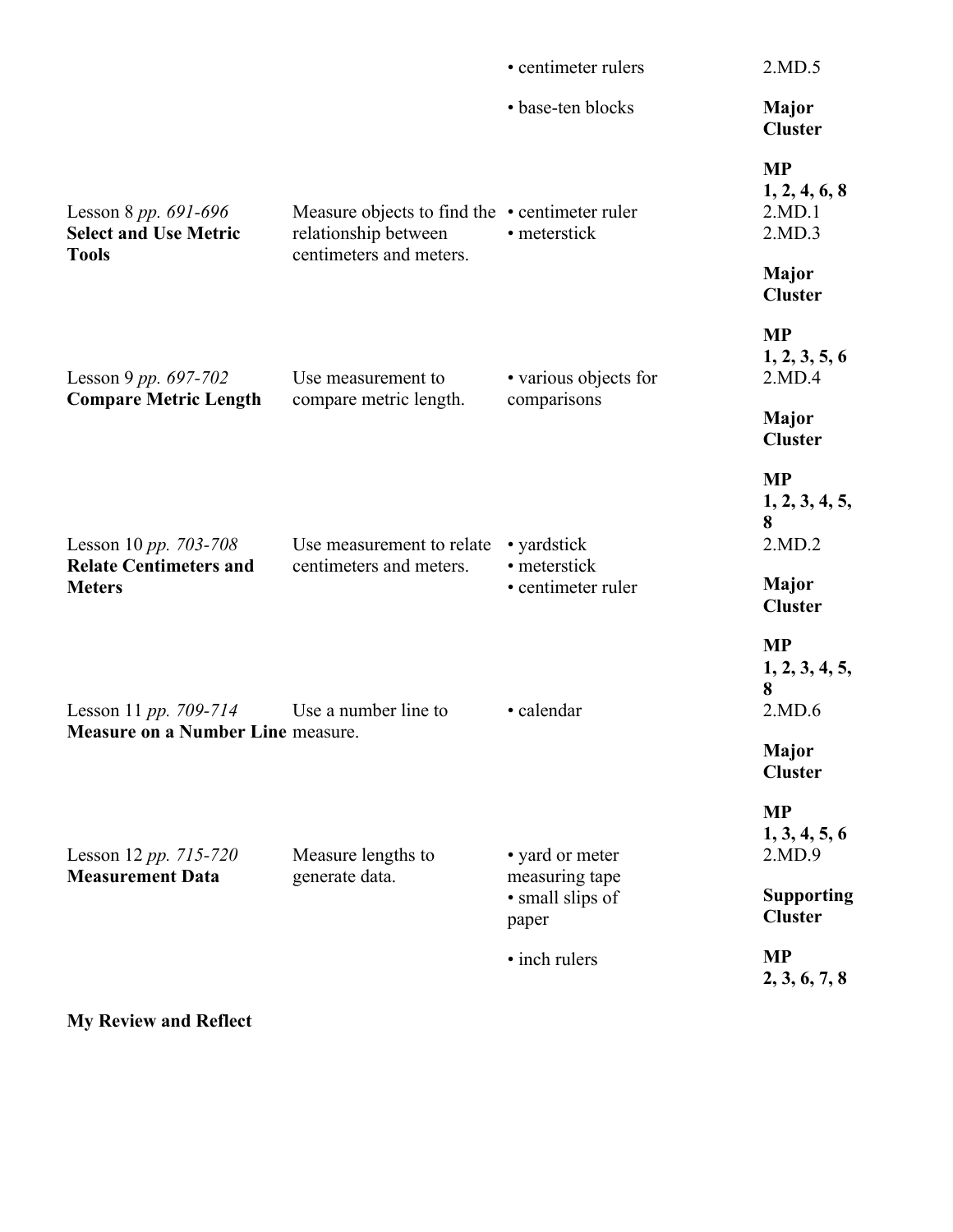## **Integration of Career Readiness, Life Literacies and Key Skills**

| TECH.9.4.2.DC.4 | Compare information that should be kept private to information that might be made<br>public.                           |
|-----------------|------------------------------------------------------------------------------------------------------------------------|
|                 | Critical thinkers must first identify a problem then develop a plan to address it to<br>effectively solve the problem. |
| TECH.9.4.2.DC.3 | Explain how to be safe online and follow safe practices when using the internet (e.g.,<br>8.1.2.NI.3, 8.1.2.NI.4).     |
| TECH.9.4.2.Cl.1 | Demonstrate openness to new ideas and perspectives (e.g., 1.1.2.CR1a, 2.1.2.EH.1,<br>6.1.2. Civics CM. 2).             |
|                 | Brainstorming can create new, innovative ideas.                                                                        |
|                 | Individuals should practice safe behaviors when using the Internet.                                                    |
| TECH.9.4.2.CT.2 | Identify possible approaches and resources to execute a plan (e.g., 1.2.2.CR1b, 8.2.2.ED.3).                           |
| TECH.9.4.2.CI.2 | Demonstrate originality and inventiveness in work (e.g., 1.3A.2CR1a).                                                  |
|                 | Different types of jobs require different knowledge and skills.                                                        |
| TECH.9.4.2.CT.3 | Use a variety of types of thinking to solve problems (e.g., inductive, deductive).                                     |
| WRK.9.2.2.CAP.1 | Make a list of different types of jobs and describe the skills associated with each job.                               |

## **Technology and Design Integration**

Students will interact with Smartboard, Ipads, Chromebooks and document camera.

| $CS.K-2.8.1.2.CS.1$ | Select and operate computing devices that perform a variety of tasks accurately and<br>quickly based on user needs and preferences.                                          |
|---------------------|------------------------------------------------------------------------------------------------------------------------------------------------------------------------------|
|                     | Individuals use computing devices to perform a variety of tasks accurately and quickly.<br>Computing devices interpret and follow the instructions they are given literally. |

## **Interdisciplinary Connections**

| LA.RI.2.4  | Determine the meaning of words and phrases in a text relevant to a grade 2 topic or<br>subject area.                                                                                    |
|------------|-----------------------------------------------------------------------------------------------------------------------------------------------------------------------------------------|
| LA.RI.2.5  | Know and use various text features (e.g., captions, bold print, subheadings, glossaries,<br>indexes, electronic menus, icons) to locate key facts or information in a text efficiently. |
| LA.RF.2.3  | Know and apply grade-level phonics and word analysis skills in decoding words.                                                                                                          |
| LA.RI.2.10 | Read and comprehend informational texts, including history/social studies, science, and<br>technical texts, at grade level text complexity proficiently with scaffolding as needed.     |

#### **Differentiation**

Each My Math unit throughout the series offers "approaching level", "on level" and "Beyond level" differentiated instructional hands-on choices, as well as ELL differentiated support. Please refer to the teacher edition for the activities.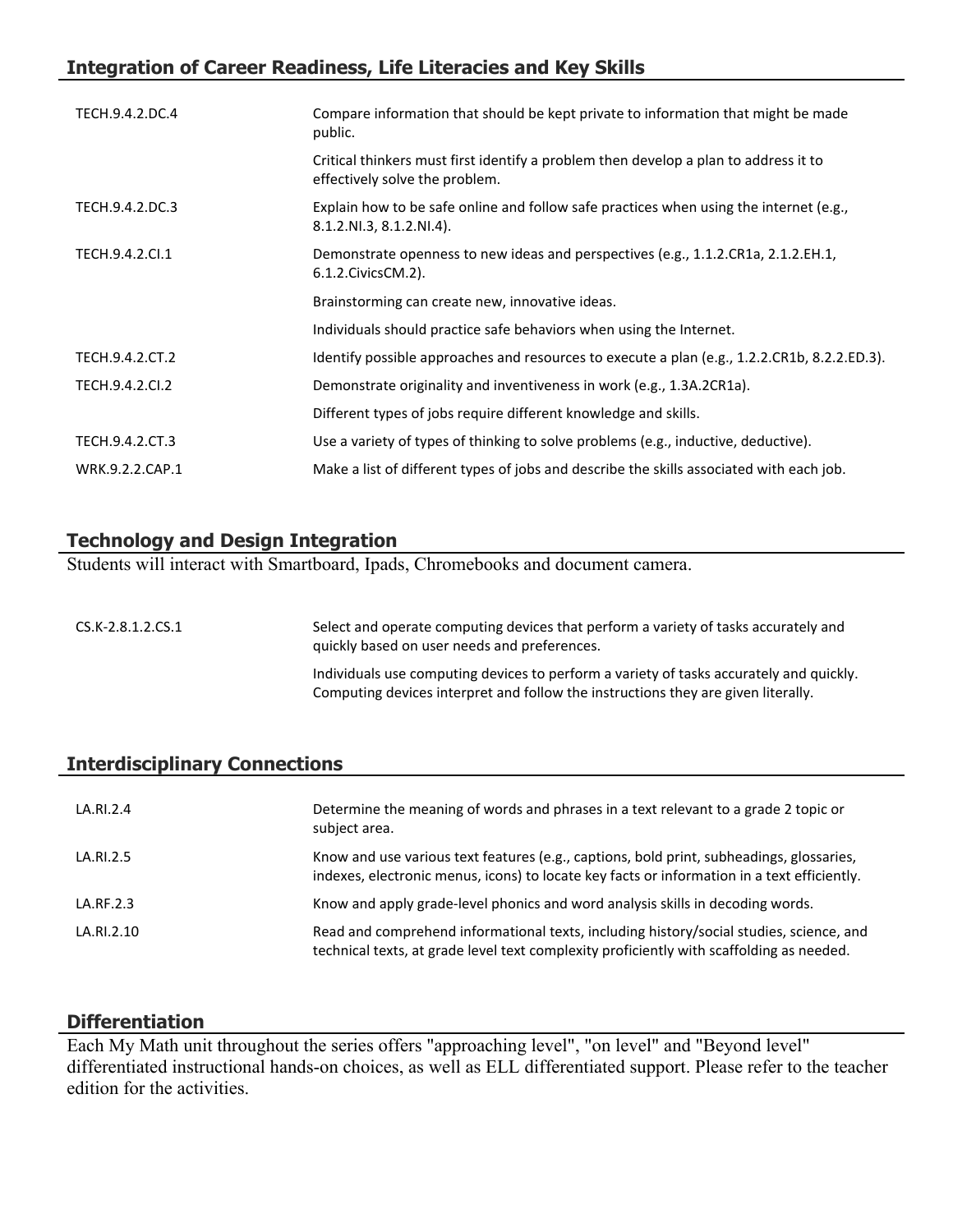## **Modifications & Accommodations**

EP and 504 accommodations will be followed.

#### **Benchmark Assessments**

Aimsweb

#### **Formative Assessments**

Teacher observation

Student conferences

Discussion

Activities

games

homework

whiteboard

#### **Summative Assessments**

My Math chapter assessments

### **Instructional Materials**

See materials listed in above plans.